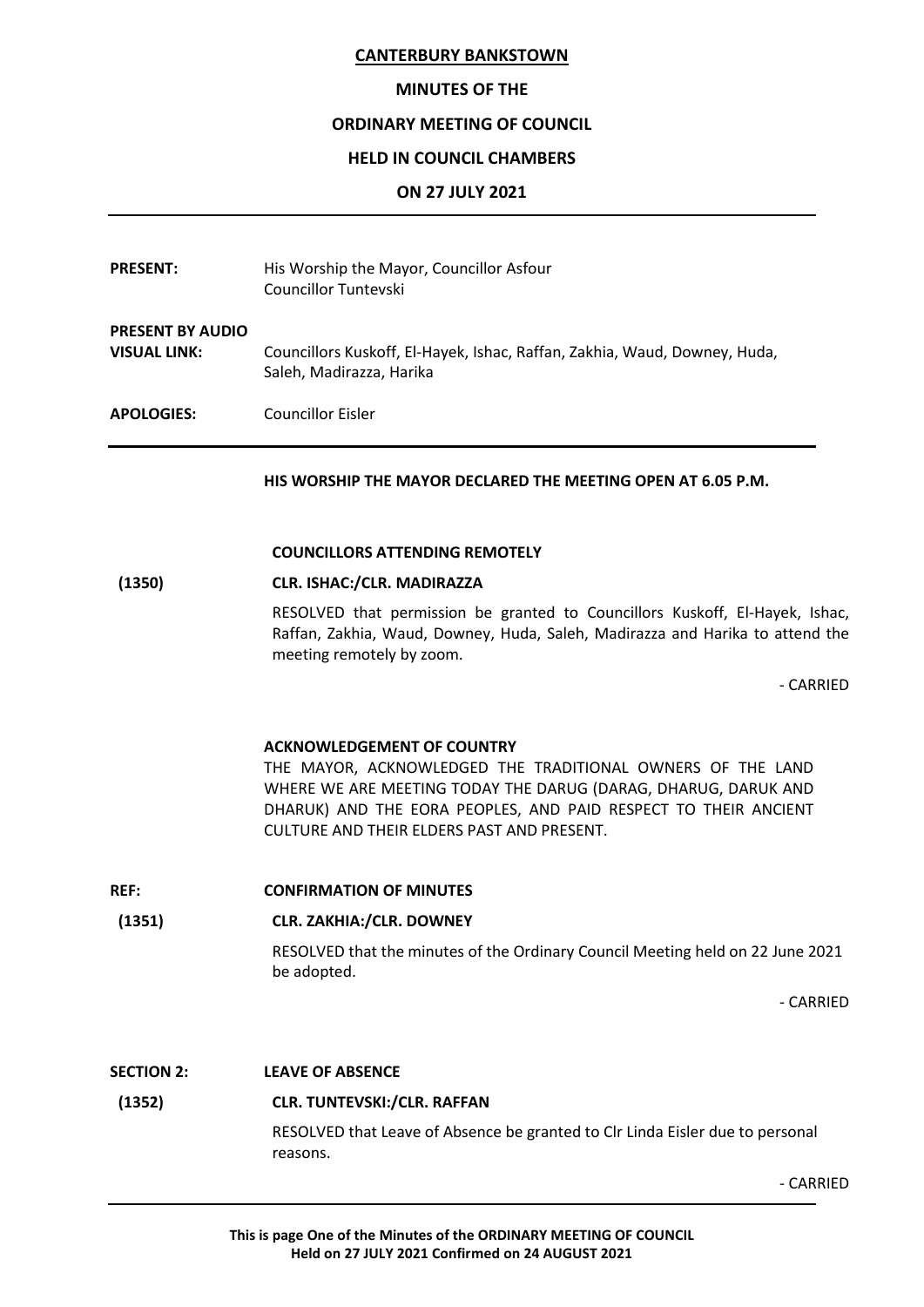#### **MINUTES OF THE**

# **ORDINARY MEETING OF COUNCIL**

## **HELD IN COUNCIL CHAMBERS**

#### **ON 27 JULY 2021**

# **SECTION 3: DECLARATIONS OF PECUNIARY INTEREST OR NON-PECUNIARY CONFLICT OF INTEREST**

In respect of Item 7.1 – 2021-2022 Community Grants and Events Sponsorship Program, Mayor Asfour declared a non-significant, Non Pecuniary Conflict of Interest due to his role as Mayor where he is an Honorary Patron of one of the recipients of a community grant and advised that it would not affect his consideration of the item and will remain in the Chamber.

In respect of Item 4.7 – Refugee Support, Clr El-Hayek declared a significant, Non Pecuniary Conflict of Interest given his association with the LMA and as such he will vacate the meeting taking no part in debate.

In respect of Item 7.1 – 2021-2022 Community Grants and Events Sponsorship Program, Clr El-Hayek similarly declared a significant, Non Pecuniary Conflict of Interest due to his association with a number of the recipients of a community grant due to the community work he undertakes. As such he will vacate the meeting taking no part in debate.

In respect of Item 4.7 – Refugee Support, Clr Saleh declared a significant, Non Pecuniary Conflict of Interest given that a family member is employed by the LMA and as such he will vacate the meeting taking no part in debate.

In respect of Item 7.1 – 2021-2022 Community Grants and Events Sponsorship Program, Clr Saleh similarly declared a significant, Non Pecuniary Conflict of Interest due to her working association with Riverwood Community Centre who are one of the recipients of a community grant and as such she will vacate the meeting taking no part in debate.

In respect of Item 7.1 – 2021-2022 Community Grants and Events Sponsorship Program, Clr Zakhia declared a significant, Non Pecuniary Conflict of Interest due to his close relationship with a number of recipients of community grants and as such he will vacate the meeting taking no part in debate.

#### **SECTION 4: MAYORAL MINUTES**

#### **ITEM 4.1 CHARITY BALL - ASFOUR**

#### **(1353) CLR. ASFOUR**

RESOLVED that

1. Council support a Mayoral Charity Dinner to be held in October this year.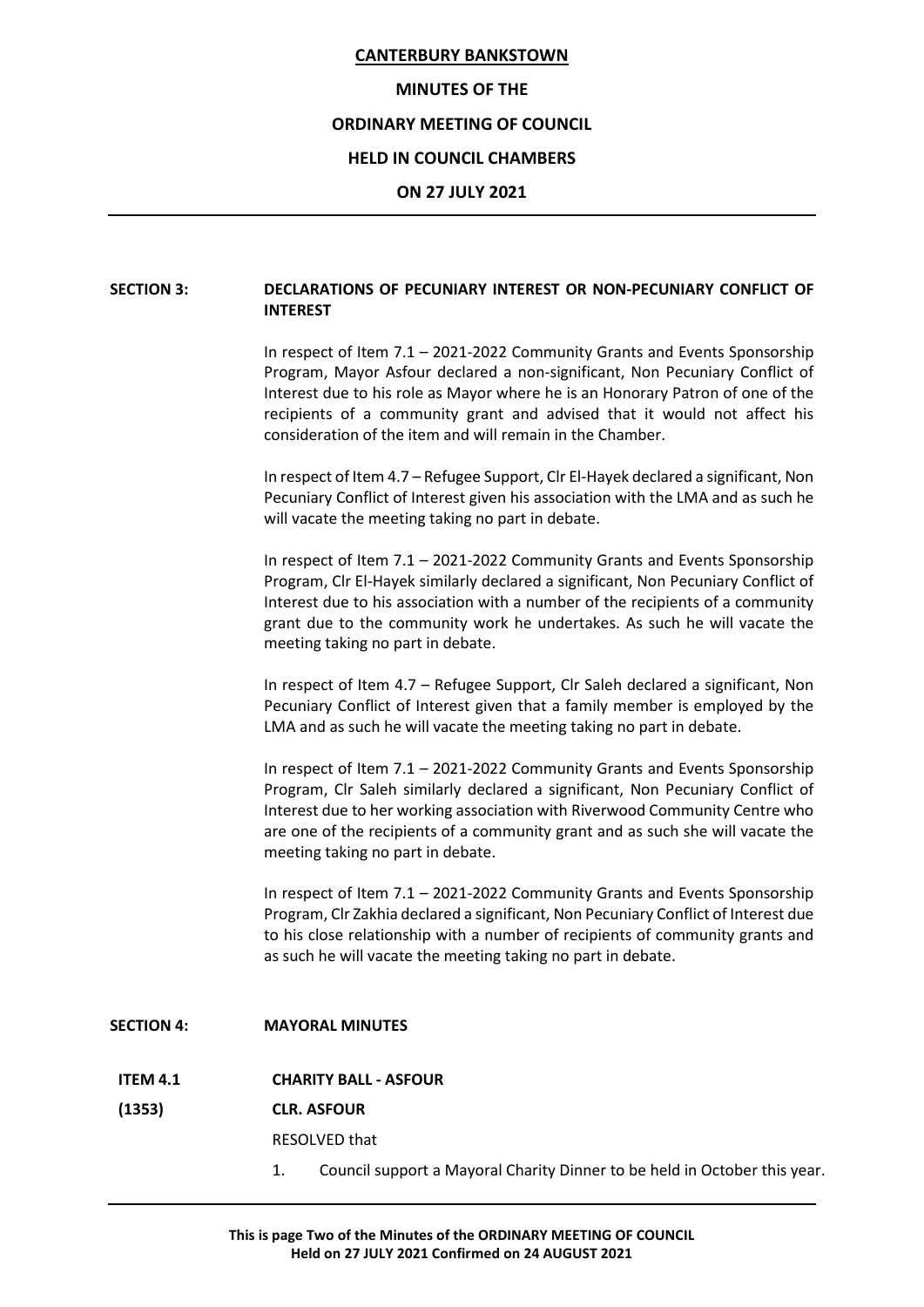# **MINUTES OF THE**

## **ORDINARY MEETING OF COUNCIL**

# **HELD IN COUNCIL CHAMBERS**

# **ON 27 JULY 2021**

2. Funds raised from the 2021 Mayoral Charity Ball be donated to Biyani House. - CARRIED

# **ITEM 4.2 COVID SUPPORT - ASFOUR**

# **(1354) CLR. ASFOUR**

RESOLVED that Council

- 1. Write to the Premier and Treasurer outlining the bottom-line cost of COVID which our Council absorbed and urge the NSW Government to reimburse this \$20 million dollars directly to those ratepayers in our city who have suffered hardship as a result of this latest lockdown.
- 2. Also write to the Prime Minister and Treasurer calling on them to reinstate Jobkeeper and offer further support and incentives to our local businesses.
- 3. Support the relief package outlined in the Mayoral Minute.

- CARRIED

# **ITEM 4.3 COVID THANK YOU**

# **(1355) CLR. ASFOUR**

RESOLVED that Council send out a huge shout out to residents of Canterbury Bankstown for all they are doing to stop the spread of Covid by staying at home, getting tested and getting vaccinated.

- CARRIED

# **ITEM 4.4 LOCAL GOVERNMENT PORTFOLIOS**

# **(1356) CLR. ASFOUR**

RESOLVED that Council write to the Prime Minister expressing Council's disappointment at the decision to scrap the local government ministerial portfolio and call on him to reinstate the position immediately, in the best interests of not only our City but all LGAs across the country.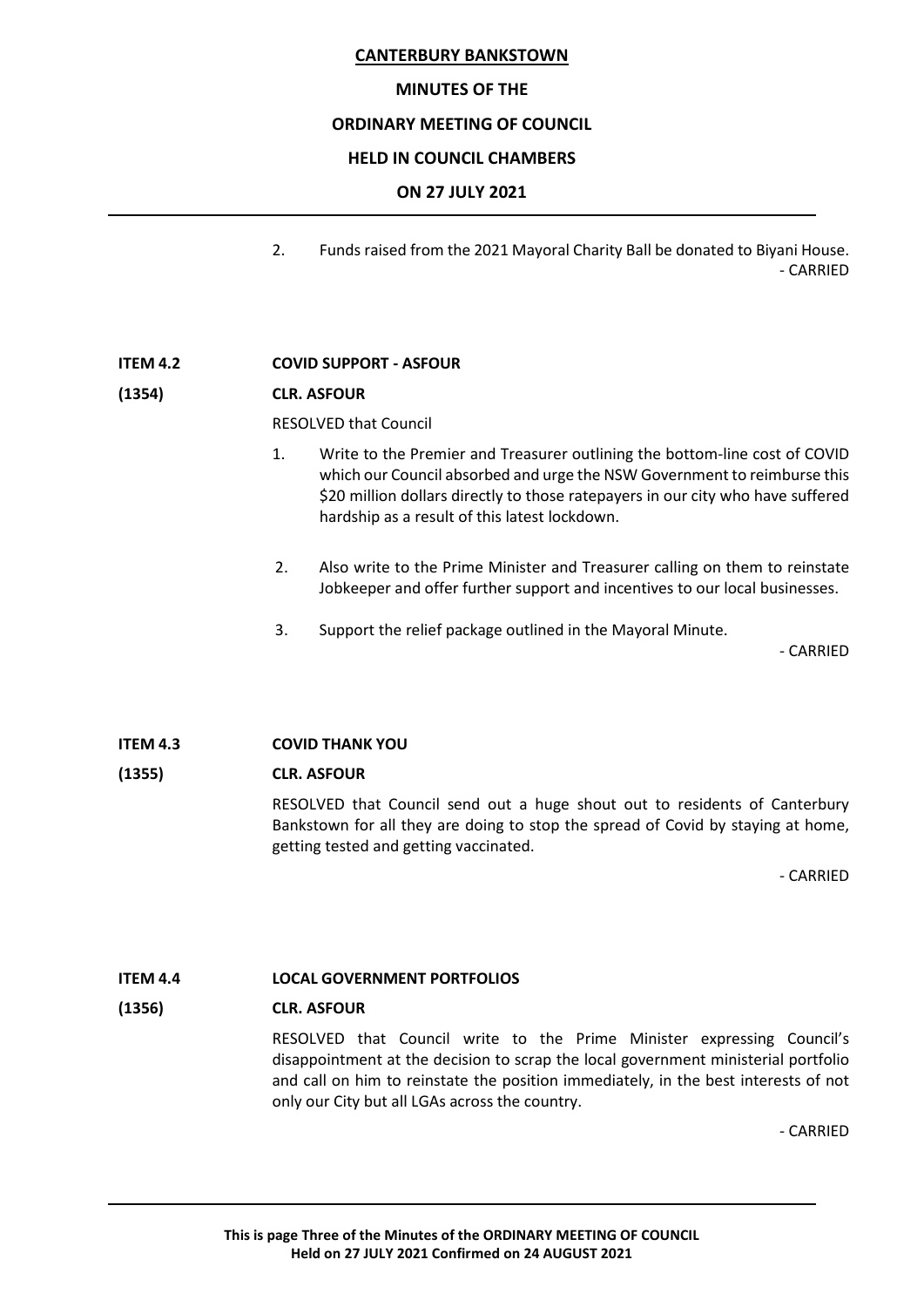#### **MINUTES OF THE**

# **ORDINARY MEETING OF COUNCIL**

# **HELD IN COUNCIL CHAMBERS**

# **ON 27 JULY 2021**

# **ITEM 4.5 INFRASTRUCTURE CONTRIBUTIONS REFORM**

# **(1357) CLR. ASFOUR**

RESOLVED that Council writes to the Chair of the upper house Parliamentary Inquiry into Infrastructure Contributions Reform outlining our concerns and highlighting the blatant attempt by the Government to create a "back door" tax to pilfer money from local communities to prop up their own balance sheets.

- CARRIED

# **ITEM 4.6 LOCAL COMMUNITY BASED DONATIONS**

# **(1358) CLR. ASFOUR**

RESOLVED that

- 1. Council support OzHarvest Hamper Hub by way of \$378.00 donation to help with covering the costs of hire fees for Lakemba Senior Citizens Centre.
- 2. Council support the Australian Lebanese Independent Forum by way of \$750.00 donation to help cover half of the costs of hire fees for Bryan Brown Theatre.
- 3. These funds be made available from the Community Grants and Event Sponsorship Program Budget.

- CARRIED

# **ITEM 4.7 REFUGEE SUPPORT**

In respect of Item 4.7 – Refugee Support, Clr El-Hayek declared a significant, Non Pecuniary Conflict of Interest given his association with the LMA and as such he vacated the meeting taking no part in debate.

In respect of Item 4.7 – Refugee Support, Clr Saleh declared a significant, Non Pecuniary Conflict of Interest given that a family member is employed by the LMA and as such she vacated the meeting taking no part in debate.

CLR EL-HAYEK AND CLR SALEH TEMPORARILY VACATED THE MEETING AT 6.33 PM AND RETURNED AT 6.43 PM.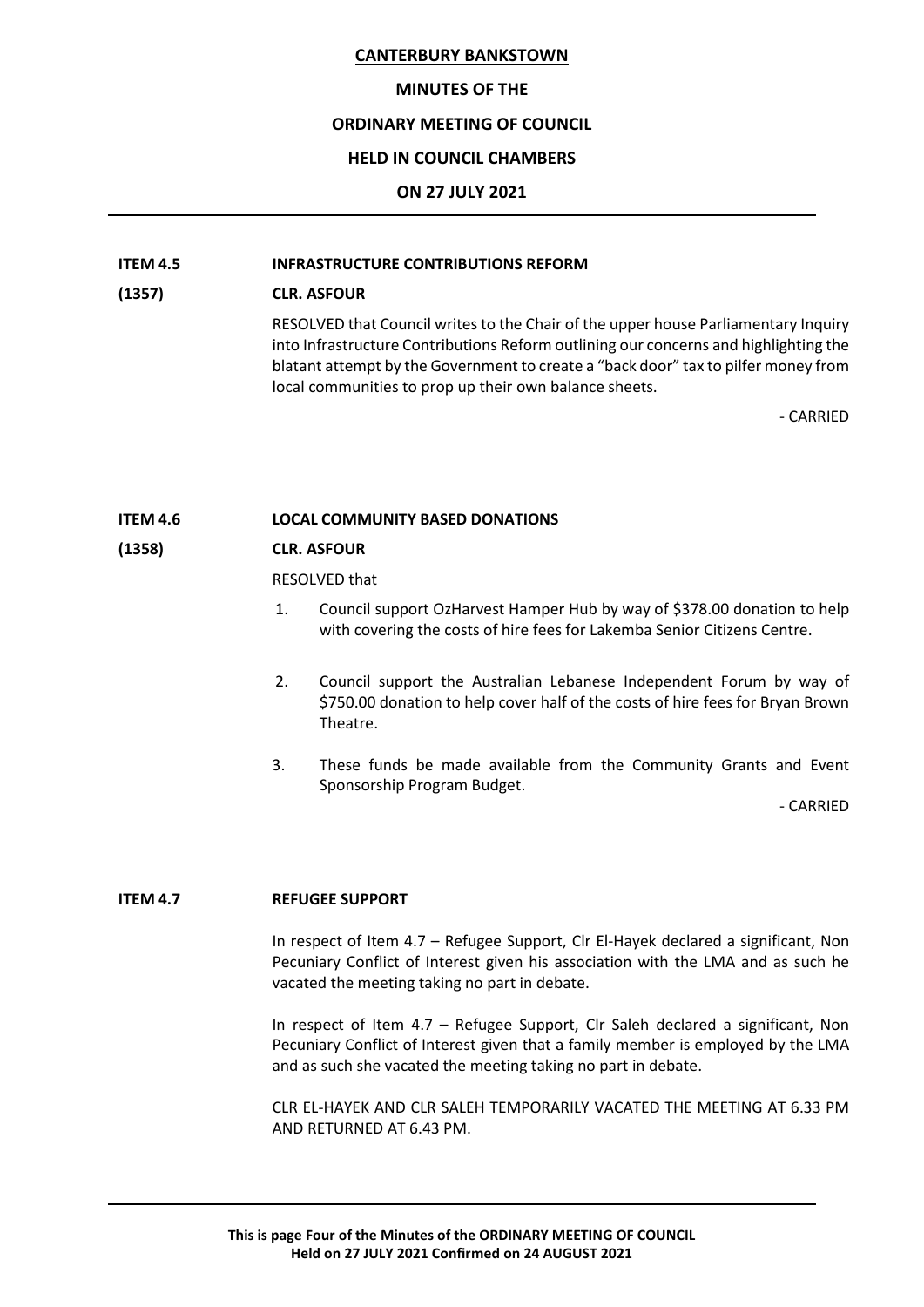## **MINUTES OF THE**

## **ORDINARY MEETING OF COUNCIL**

# **HELD IN COUNCIL CHAMBERS**

## **ON 27 JULY 2021**

| (1359)          | <b>CLR. ASFOUR</b> |                                                                                                                                                                                                                     |  |
|-----------------|--------------------|---------------------------------------------------------------------------------------------------------------------------------------------------------------------------------------------------------------------|--|
|                 | RESOLVED that      |                                                                                                                                                                                                                     |  |
|                 | 1.                 | Council makes available up to \$100,000 from the Community Grants Scheme<br>to go towards the purchase of food vouchers to be distributed to the<br>organisations listed under the Emergency Relief Network banner. |  |
|                 | 2.                 | Council also write to the Prime Minister urging him to show compassion and<br>extend the COVID support payments to include these vulnerable people.<br>- CARRIED                                                    |  |
| <b>ITEM 4.8</b> |                    | <b>COVID COUNCIL PARKS LIGHTING</b>                                                                                                                                                                                 |  |

# **(1360) CLR. ASFOUR**

RESOLVED that Council

- 1. Commence a one week trial by extending the lighting in two parks per ward as detailed in the Mayoral Minute until 8pm each night to allow residents to exercise during the challenging Covid restrictions.
- 2. Notify the community about the changes, and ensure appropriate signage reminding people of the Covid restrictions and urging them to call crime stoppers to report any incidents, be erected at these locations.

- CARRIED

#### **ITEM 4.9 ADDITIONAL WASTE SERVICE**

# **(1361) CLR. ASFOUR**

RESOLVED that Council establish a "red bin flying squad" to be on call to offer an extra collection service to residential single unit dwellings during current Covid lockdown periods.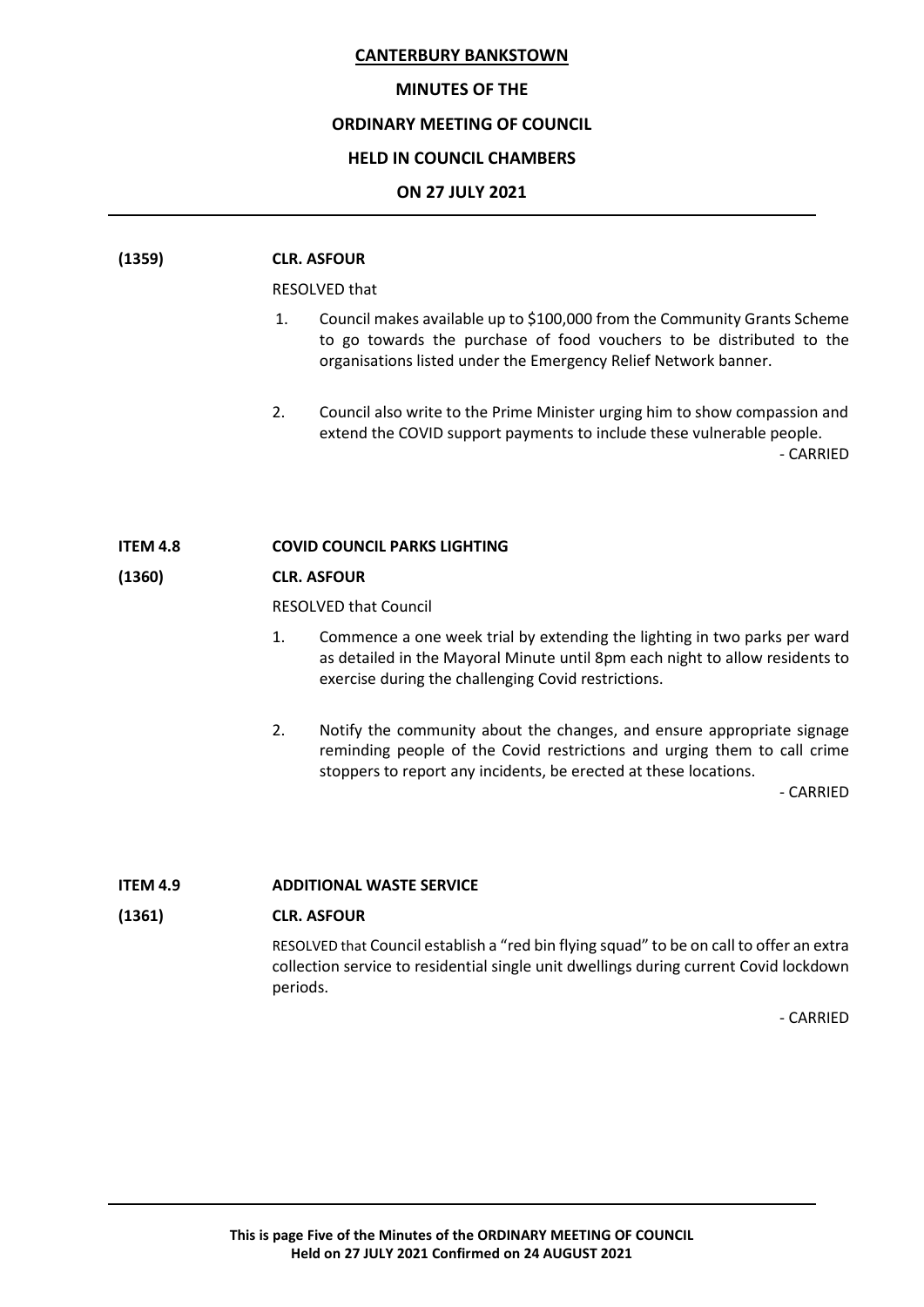# **MINUTES OF THE**

# **ORDINARY MEETING OF COUNCIL**

# **HELD IN COUNCIL CHAMBERS**

# **ON 27 JULY 2021**

**(1362) CLR. DOWNEY:/CLR. ZAKHIA** RESOLVED that Permission be granted to those people who have made the necessary application to address Council for five minutes. - CARRIED **SECTION 5: PLANNING MATTERS ITEM 5.1 PLANNING PROPOSAL FOR WSU MILPERRA SITE AT 2 AND 2A BULLECOURT AVENUE, MILPERRA (RZ-3/2020)** MS RENAE CARTER (RESIDENT) ADDRESSED COUNCIL. **(1363) CLR. TUNTEVSKI:/CLR. WAUD** RESOLVED that an extension of two minutes be given to Ms Carter to address Council. - CARRIED MR THEO ZOTOS (ON BEHALF OF APPLICANT) ADDRESSED COUNCIL. **(1364) CLR. DOWNEY:/CLR. TUNTEVSKI** RESOLVED that the matter be deferred until the Council can be appraised of what and if any meetings and deliberations have been held with the NSW Government Ministers and/or Local State Federal members and that Council be made aware of the nature of those discussions.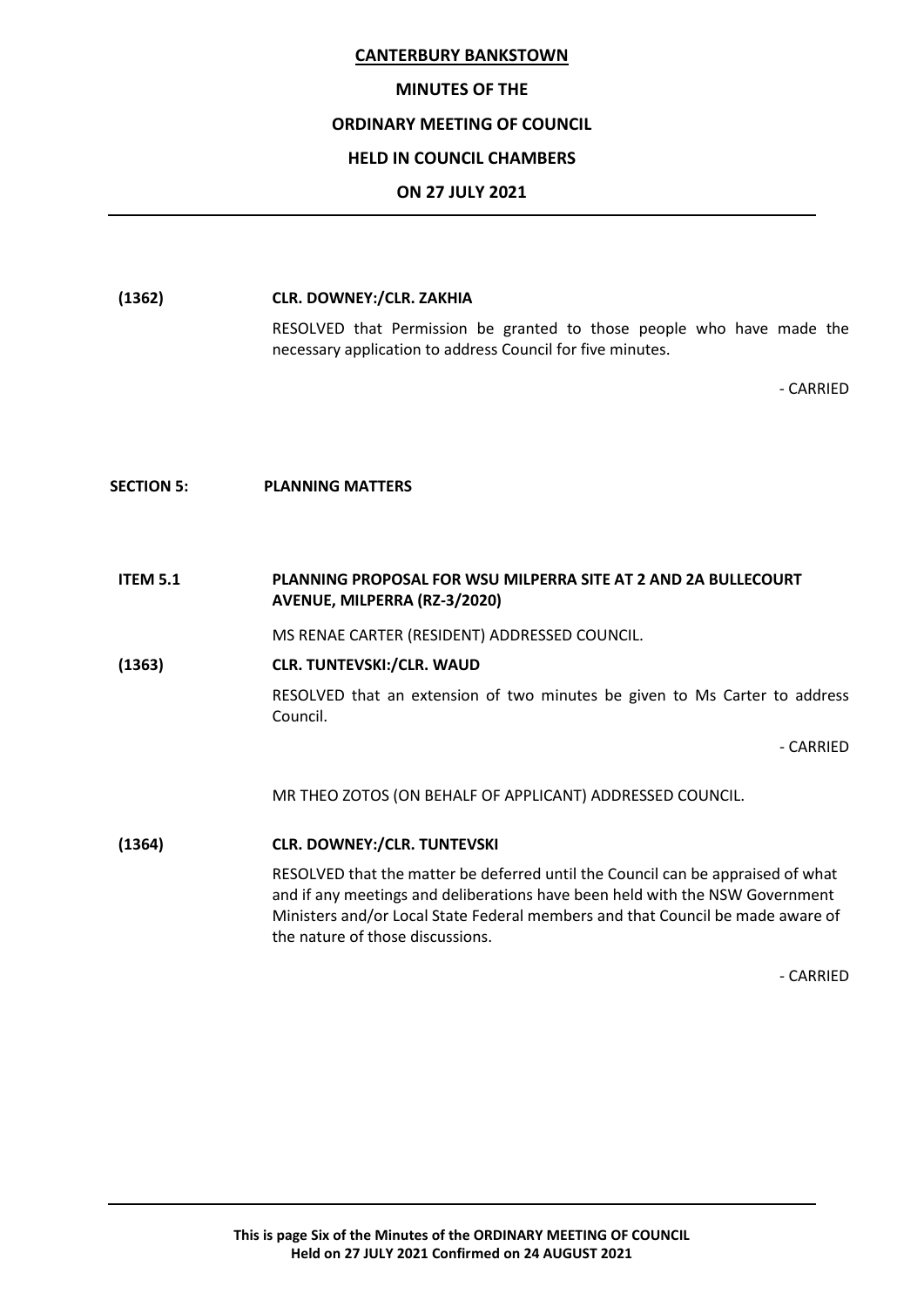#### **MINUTES OF THE**

# **ORDINARY MEETING OF COUNCIL**

# **HELD IN COUNCIL CHAMBERS**

## **ON 27 JULY 2021**

**ITEM 5.2 HOUSING STRATEGY (1365) CLR. DOWNEY:/CLR. EL-HAYEK** RESOLVED that the report be noted.

- CARRIED

#### **SECTION 6: POLICY MATTERS**

Nil

#### **SECTION 7: GOVERNANCE AND ADMINISTRATION MATTERS**

#### **ITEM 7.1 2021-2022 COMMUNITY GRANTS & EVENT SPONSORSHIP PROGRAM**

In respect of Item 7.1 – 2021-2022 Community Grants and Events Sponsorship Program, Mayor Asfour declared a non-significant, Non Pecuniary Conflict of Interest due to his role as Mayor where he is an Honorary Patron of one of the recipients of a community grant and advised that it would not affect his consideration of the item and will remain in the Chamber.

In respect of Item 7.1 – 2021-2022 Community Grants and Events Sponsorship Program, Clr El-Hayek similarly declared a significant, Non Pecuniary Conflict of Interest due to his association with a number of the recipients of a community grant due to the community work he undertakes. As such he vacated the meeting taking no part in debate.

In respect of Item 7.1 – 2021-2022 Community Grants and Events Sponsorship Program, Clr Saleh similarly declared a significant, Non Pecuniary Conflict of Interest due to her working association with Riverwood Community Centre who are one of the recipients of a community grant and as such she vacated the meeting taking no part in debate.

In respect of Item 7.1 – 2021-2022 Community Grants and Events Sponsorship Program, Clr Zakhia declared a significant, Non Pecuniary Conflict of Interest due to his close relationship with a number of recipients of community grants and as such he vacated the meeting taking no part in debate.

CLR EL-HAYEK, CLR SALEH AND CLR ZAKHIA TEMPORARILY VACATED THE MEETING AT 7.19 PM.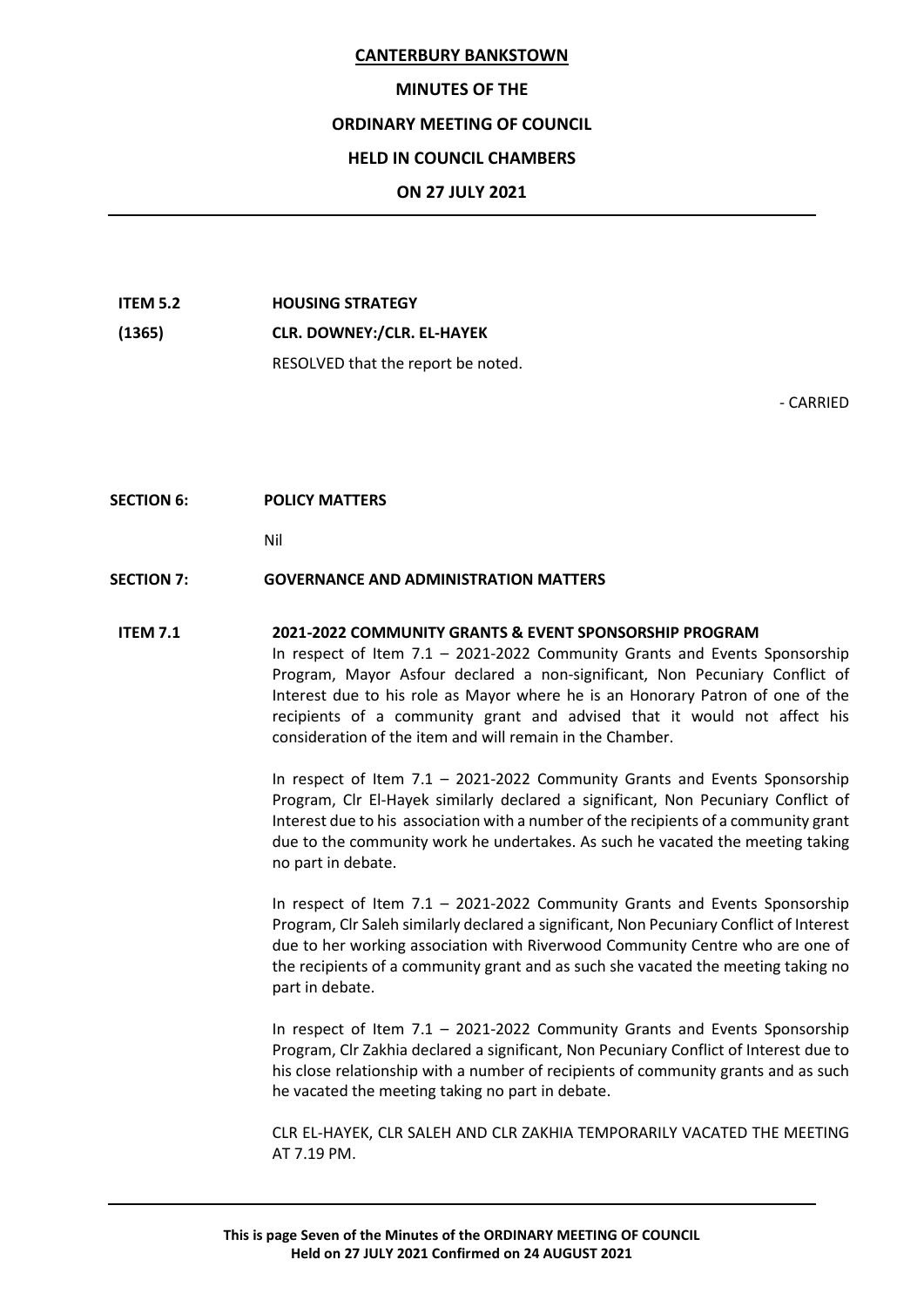## **MINUTES OF THE**

# **ORDINARY MEETING OF COUNCIL**

# **HELD IN COUNCIL CHAMBERS**

# **ON 27 JULY 2021**

CLR TUNTEVSKI TEMPORARILY VACATED THE CHAMBER AT 7.19 PM

CLR EL-HAYEK, CLR SALEH AND CLR ZAKHIA RETURNED AT 7.20 PM.

**(1366) CLR. HARIKA:/CLR. HUDA**

RESOLVED that Council approve the distribution of the 2021-2022 Community Grants and Event Sponsorship Program as outlined in Attachment A.

- CARRIED

#### **ITEM 7.2 LOCAL ROADS AND COMMUNITY INFRASTRUCTURE PROGRAM**

# **(1367) CLR. MADIRAZZA:/CLR. HARIKA**

RESOLVED that

- 1. Council note the progress in delivering projects funded from the Federal Government's Local Roads and Community Infrastructure Program (LRCI Program).
- 2. Council endorse the listing of proposed projects to be funded from Phase 3 of the LRCI Program as outlined in the report.
- 3. The General Manager submit the listed projects for consideration and approval by the Federal Government, in accordance with the LRCI Program's requirements.

- CARRIED

# **ITEM 7.3 DRAFT PLAN OF MANAGEMENT FOR MIRAMBEENA REGIONAL PARK**

# **(1368) CLR. ZAKHIA:/CLR. ISHAC**

RESOLVED that

- 1. Council endorse the public exhibition of the Draft Plan of Management for Mirambeena Regional Reserve.
- 2. The draft Plan of Management be exhibited In accordance with the requirements of the Local Government Act 1993.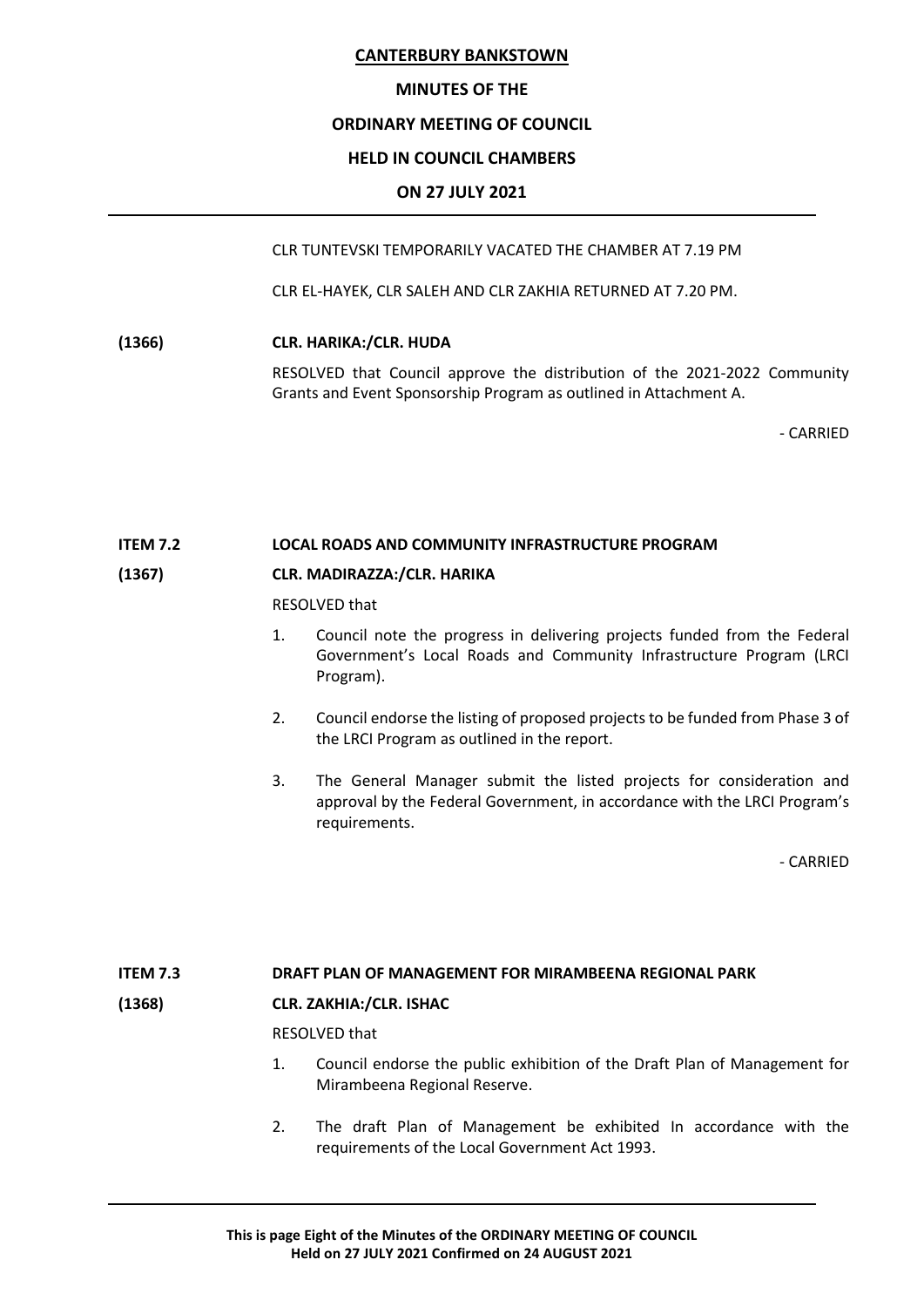## **MINUTES OF THE**

# **ORDINARY MEETING OF COUNCIL**

## **HELD IN COUNCIL CHAMBERS**

## **ON 27 JULY 2021**

3. A further report is presented to Council at the conclusion of the public exhibition period.

- CARRIED

#### **ITEM 7.4 FEES AND CHARGES 2021/2022**

#### **(1369) CLR. ZAKHIA:/CLR. ISHAC**

#### RESOLVED that

- 1. Council endorse the public exhibition of the amended Fees and Charges.
- 2. The amended Fees and Charges be exhibited in accordance with the requirements of the Local Government Act 1993.
- 3. A further report be presented to Council following the public exhibition period.

- CARRIED

# **ITEM 7.5 WESTERN SUBURBS JUNIOR AUSTRALIAN FOOTBALL CLUB – LICENCE AGREEMENT**

# **(1370) CLR. ZAKHIA:/CLR. ISHAC**

#### RESOLVED that

- 1. Council enter into a five year licence agreement and a five year option, with the Western Suburbs Junior Australian Football Club for the Clubroom and storeroom located within W H Wagener Oval amenities building in Ashbury.
- 2. The Mayor and General Manager be authorised to sign and (where necessary) affix the common seal of Council to any documentation to give effect to the above action as required.

- CARRIED

CLR TUNTEVSKI RETURNED TO THE CHAMBER AT 7.24PM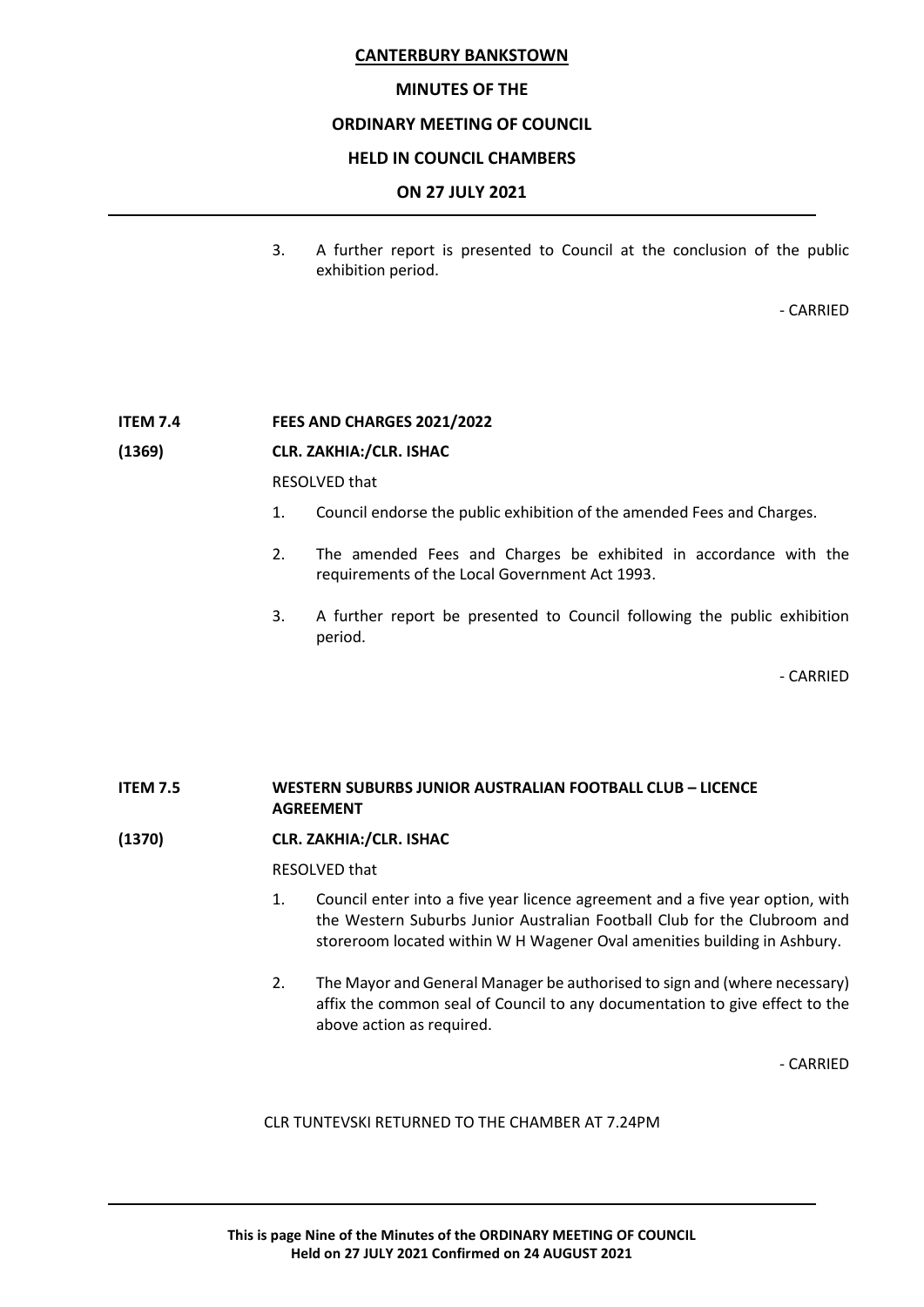# **MINUTES OF THE**

# **ORDINARY MEETING OF COUNCIL**

# **HELD IN COUNCIL CHAMBERS**

# **ON 27 JULY 2021**

# **ITEM 7.6 CASH AND INVESTMENT REPORT AS AT 30 JUNE 2021**

# **(1371) CLR. ZAKHIA:/CLR. ISHAC**

RESOLVED that

- 1. The Cash and Investment Report as at 30 June 2021 be received and noted.
- 2. The Certification by the Responsible Accounting Officer incorporated in this report, be adopted.

- CARRIED

# **SECTION 8: SERVICE AND OPERATIONAL MATTERS**

**ITEM 8.1 GREATER CITIES SPORTS AND FACILITY FUND**

# **(1372) CLR. HARIKA:/CLR. EL-HAYEK**

RESOLVED that

- 1. Council proceed with submitting a joint application with Bankstown District Cricket Club under the Greater Cities Sports Facility Fund for upgrades at Memorial Oval.
- 2. If successful in receiving funding under the Greater Cities Sports Facility Fund, Council allocate the appropriate asset replacement funds as a co-contribution to this project, as outlined in this report.

- CARRIED

# **SECTION 9: COMMITTEE REPORTS**

# **ITEM 9.1 MINUTES OF THE AUDIT RISK AND IMPROVEMENT COMMITTEE MEETING HELD 16 JUNE 2021**

**(1373) CLR. HARIKA:/CLR. KUSKOFF**

RESOLVED that the recommendations contained within the minutes of the Audit Risk and Improvement Committee meeting held on 16 June 2021, be adopted.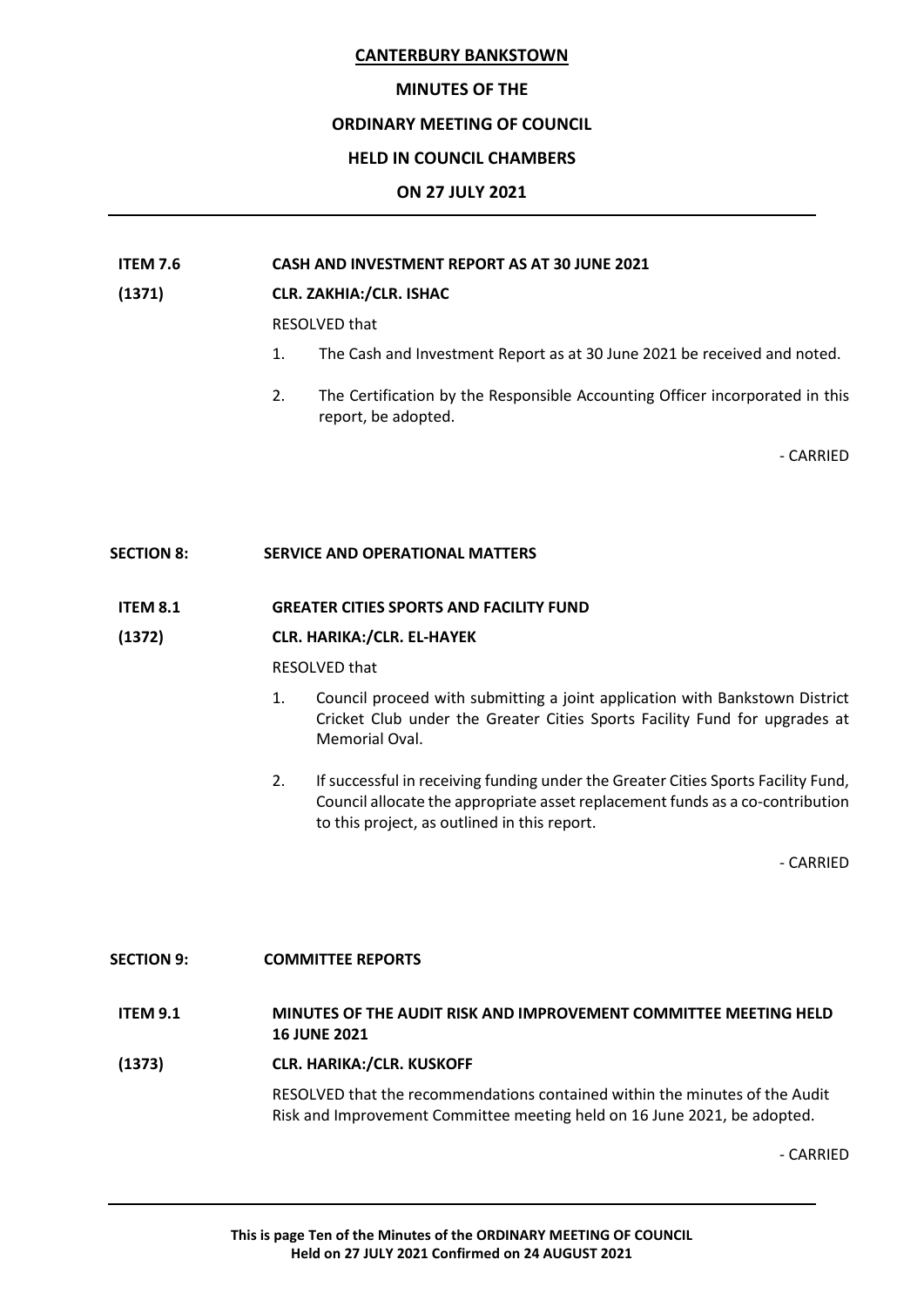# **MINUTES OF THE**

# **ORDINARY MEETING OF COUNCIL**

# **HELD IN COUNCIL CHAMBERS**

# **ON 27 JULY 2021**

# **ITEM 9.2 MINUTES OF THE TRAFFIC COMMITTEE MEETING HELD ON 13 JULY 2021**

**(1374) CLR. HARIKA:/CLR. KUSKOFF**

RESOLVED that the recommendations contained in the minutes of the Canterbury Bankstown Council Traffic Committee meeting held on 13 July 2021, be adopted.

- CARRIED

# **SECTION 10: NOTICE OF MOTIONS & QUESTIONS WITH NOTICE**

# **(1374) CLR. RAFFAN:/CLR. WAUD**

RESOLVED that in accordance with Council's Code of Meeting Practice, Council adopts all the recommendations of the Notice of Motions and Questions with Notice with the exception of Item 10.3, 10.6, 10.7, 10.8 and 10.11.

- CARRIED

**ITEM 10.1 NOTICE OF MOTIONS - (1375) CLR. RAFFAN:/CLR. WAUD** RESOLVED that the information be noted.

- CARRIED

# **ITEM 10.2 FUNDING THE ARTS**

# **(1376) CLR. RAFFAN:/CLR. WAUD**

RESOLVED that Council write to the Minister for the Arts requesting funding to help Council continue to deliver future arts programs that celebrate multilingualism and the diversity of our local communities.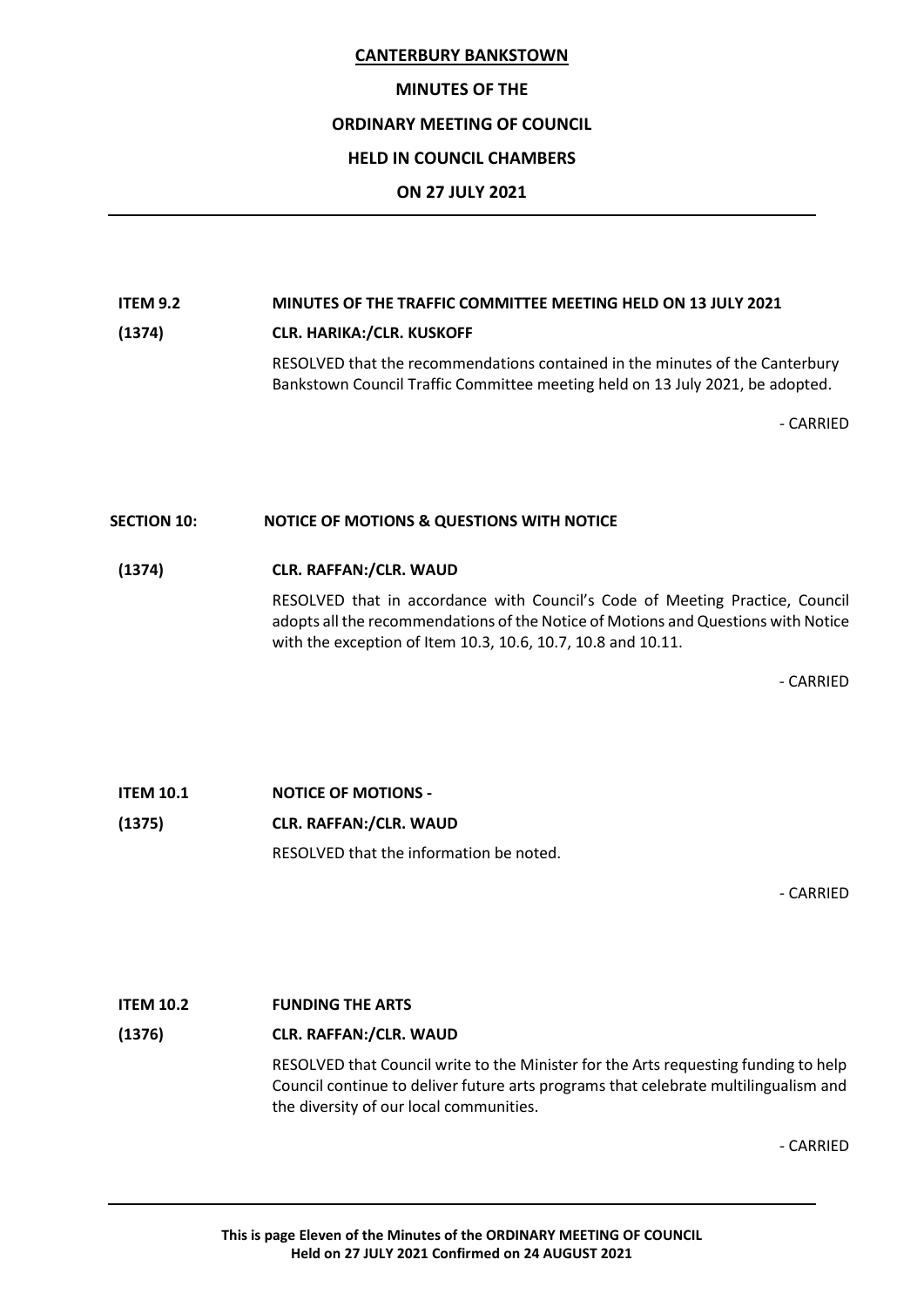# **MINUTES OF THE**

# **ORDINARY MEETING OF COUNCIL**

# **HELD IN COUNCIL CHAMBERS**

# **ON 27 JULY 2021**

## **ITEM 10.3 PROTECTING OUR WILDLIFE**

# **(1377) CLR. DOWNEY:/CLR. TUNTEVSKI**

RESOLVED that Council investigate the most appropriate method of providing information to cat owners of their responsibility to ensure that their pets not be allowed to roam at night to prevent attacks to our native wildlife.

- CARRIED

# **ITEM 10.4 ONE YEAR ANNIVERSARY - BEIRUT BLAST**

# **(1378) CLR. RAFFAN:/CLR. WAUD**

RESOLVED that Council commemorate the one-year anniversary of the Beirut blast with a remembrance tribute on our social media channels.

- CARRIED

# **ITEM 10.5 INTERSECTION OF THOMAS & PRINCE STREETS PICNIC POINT**

# **(1379) CLR. RAFFAN:/CLR. WAUD**

RESOLVED that Council investigate the current traffic safety provisions present at the intersection of Thomas and Prince Streets Picnic Point.

In order to conclude if these measures are sufficient enough to help considerably reduce the risk of future traffic incidents that result in serious injury or death.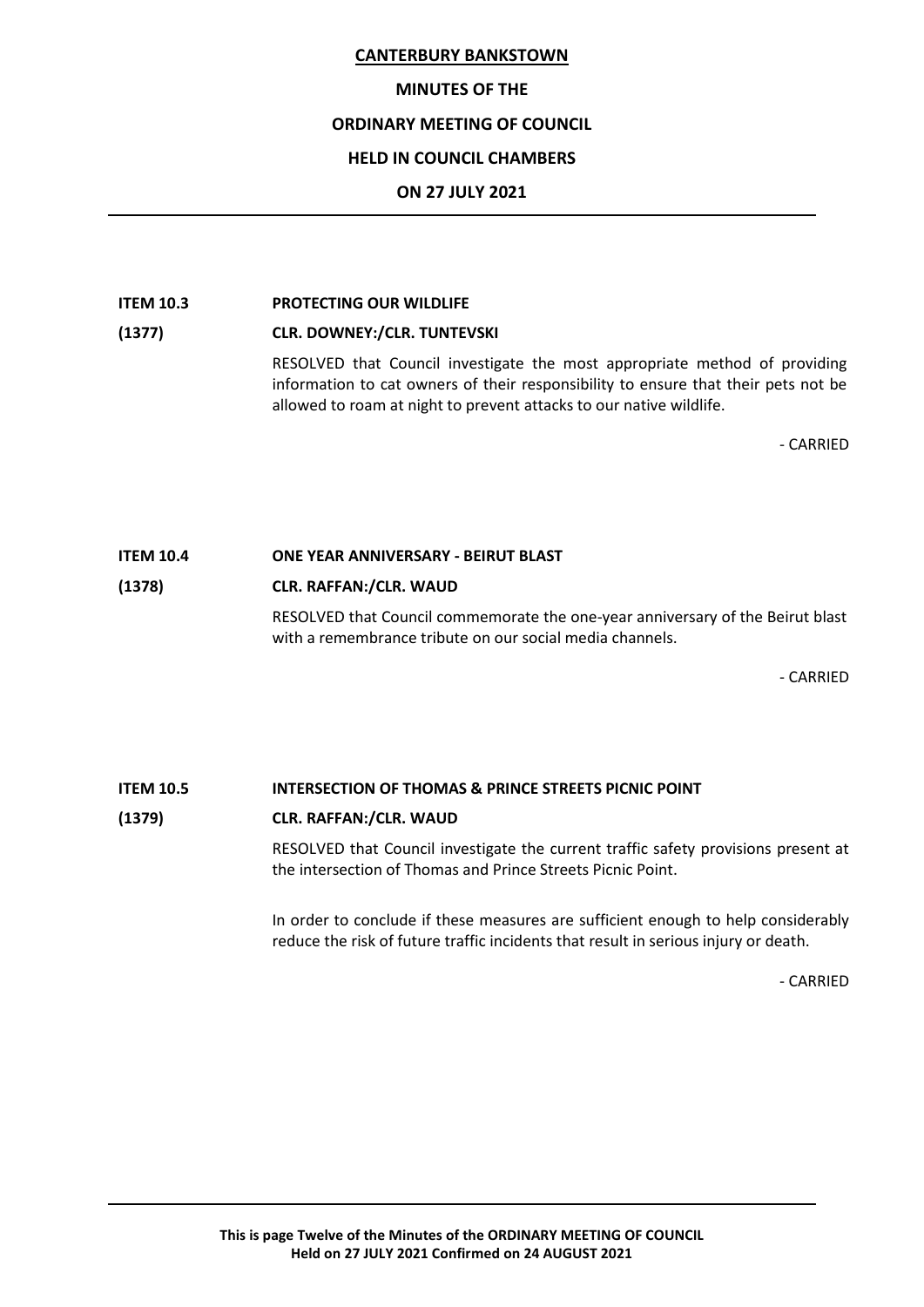# **MINUTES OF THE**

# **ORDINARY MEETING OF COUNCIL**

# **HELD IN COUNCIL CHAMBERS**

# **ON 27 JULY 2021**

#### **ITEM 10.6 ROAD SAFETY**

# **(1380) CLR. EL-HAYEK:/CLR. HARIKA**

RESOLVED that Council writes to the Minister for Transport and Roads, seeking his commitment to reinstate advanced warning signs and high visibility vehicle markings immediately.

- CARRIED

# **ITEM 10.7 DE-AMALGAMATION BUSINESS PROPOSAL**

# **(1381) CLR. DOWNEY:/CLR. TUNTEVSKI** RESOLVED that Council obtain external advice analysing the relevant considerations for Council to consider the merits of de-amalgamating (or not) Canterbury Bankstown Council to re-constitute the former Canterbury and Bankstown council's. Councillors are to be briefed on the outcome of the analysis.

- CARRIED

# **ITEM 10.8 LOCAL GOVERNMENT ELECTIONS**

# **(1382) CLR. DOWNEY:/CLR. TUNTEVSKI**

RESOLVED that Council writes to the Minister for Local Government to support her decision made on the 24 July 2021 to postpone Local Government Elections in NSW and to defer them until 4 December 2021. Council believes that the decision provides a safer and more sensible outcome for our community in the current COVID affected times.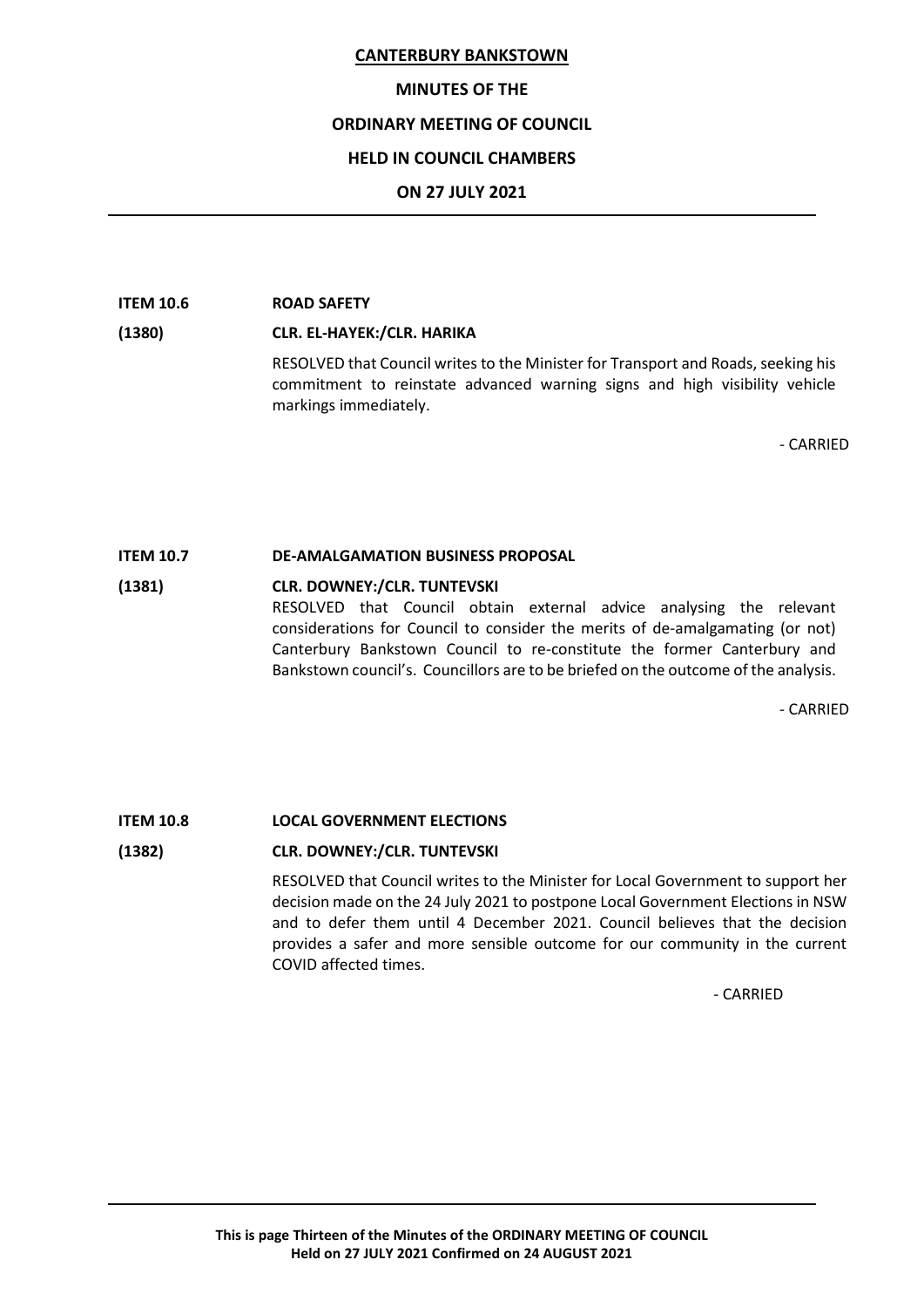## **MINUTES OF THE**

# **ORDINARY MEETING OF COUNCIL**

## **HELD IN COUNCIL CHAMBERS**

# **ON 27 JULY 2021**

# **ITEM 10.9 WOMEN OF CBCITY AWARD**

#### **(1383) CLR. RAFFAN:/CLR. WAUD**

RESOLVED that Council develop an Inaugural 2022 Women of CBC Award, and that the categories, criteria and suitable award prize be developed to celebrate and recognise the achievements and contribution of local women in our City.

- CARRIED

## **ITEM 10.10 CULTURAL COMPETENCE**

#### **(1384) CLR. RAFFAN:/CLR. WAUD**

RESOLVED that Council write to both the NSW and Federal Health Ministers on the need for greater cultural competence and the need for improved communication with the community leaders and the NGO sector to ensure the effective roll out of the COVID vaccine in our community.

- CARRIED

# **ITEM 10.11 HORSLEY ROAD**

# **(1385) CLR. DOWNEY:/CLR. TUNTEVSKI**

RESOLVED that given the recent crash history and fatality, Council investigates the eligibility of Horsley Road, for its length through Revesby and Panania, and regardless of eligibility for funding under the Blackspot Program prepare a submission to the Program.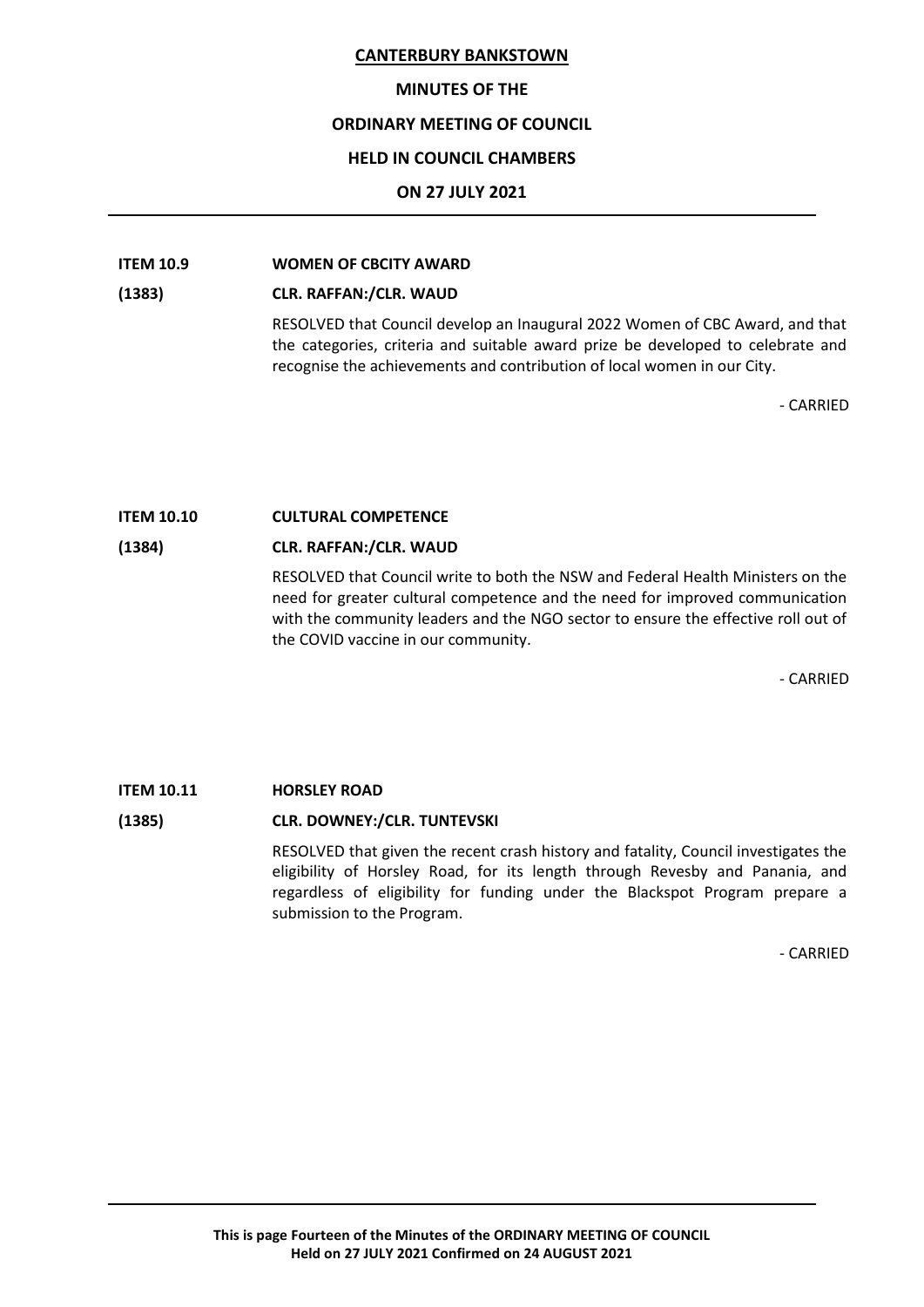#### **MINUTES OF THE**

# **ORDINARY MEETING OF COUNCIL**

## **HELD IN COUNCIL CHAMBERS**

#### **ON 27 JULY 2021**

# **SECTION 11: CONFIDENTIAL SESSION**

PRIOR TO CONSIDERING THE REPORTS IN CONFIDENTIAL SESSION COUNCILLORS COUNCILLORS KUSKOFF, EL-HAYEK, ISHAC, RAFFAN, ZAKHIA, WAUD, DOWNEY, HUDA, SALEH, MADIRAZZA AND HARIKA WHO WERE ATTENDING THE MEETING BY AUDIO VISUAL LINK DECLARED THERE WERE NO PERSONS WITHIN SIGHT OR HEARING OF THEM.

That in accordance with Section 10A(2) of the Local Government Act, 1993, the Public and the Press be excluded from the meeting to enable Council to determine Items 11.1 , and 11.2 in confidential session for the reasons indicated in the business paper:

Item 11.1 T36-21 Design and Construction of a Mid-Scale Solar Farm

*This report is considered to be confidential in accordance with Section 10A(2)(d)(i) of the Local Government Act, 1993, as it relates to commercial information of a confidential nature that would, if disclosed, prejudice the commercial position of the person who supplied it.*

Item 11.2 SSROC PEERS 3 Tender (SSROC T2021-12) for supply of Electricity and Renewable Energy

> *This report is considered to be confidential in accordance with Section 10A(2)(d)(iii) of the Local Government Act, 1993, as it relates to commercial information of a confidential nature that would, if disclosed, reveal a trade secret.*

# **COUNCIL RESOLVED INTO CONFIDENTIAL SESSION AT 7.44 PM AND REVERTED BACK INTO OPEN COUNCIL AT 7.45 PM.**

#### **ITEM 11.1 T36-21 DESIGN AND CONSTRUCTION OF A MID-SCALE SOLAR FARM**

#### **(1386) CLR. DOWNEY:/CLR. TUNTEVSKI**

RESOLVED that

- 1. Council declines to accept any of the tenders received (as per clause 178 (1)(b) of the Local Government Regulations) for the reasons set out in this report.
- 2. Council cancels the proposal for the contract in accordance with clause 178 (3) (a) of the Regulations.
- 3. Council notifies the tenderers in writing and thank them for tendering.